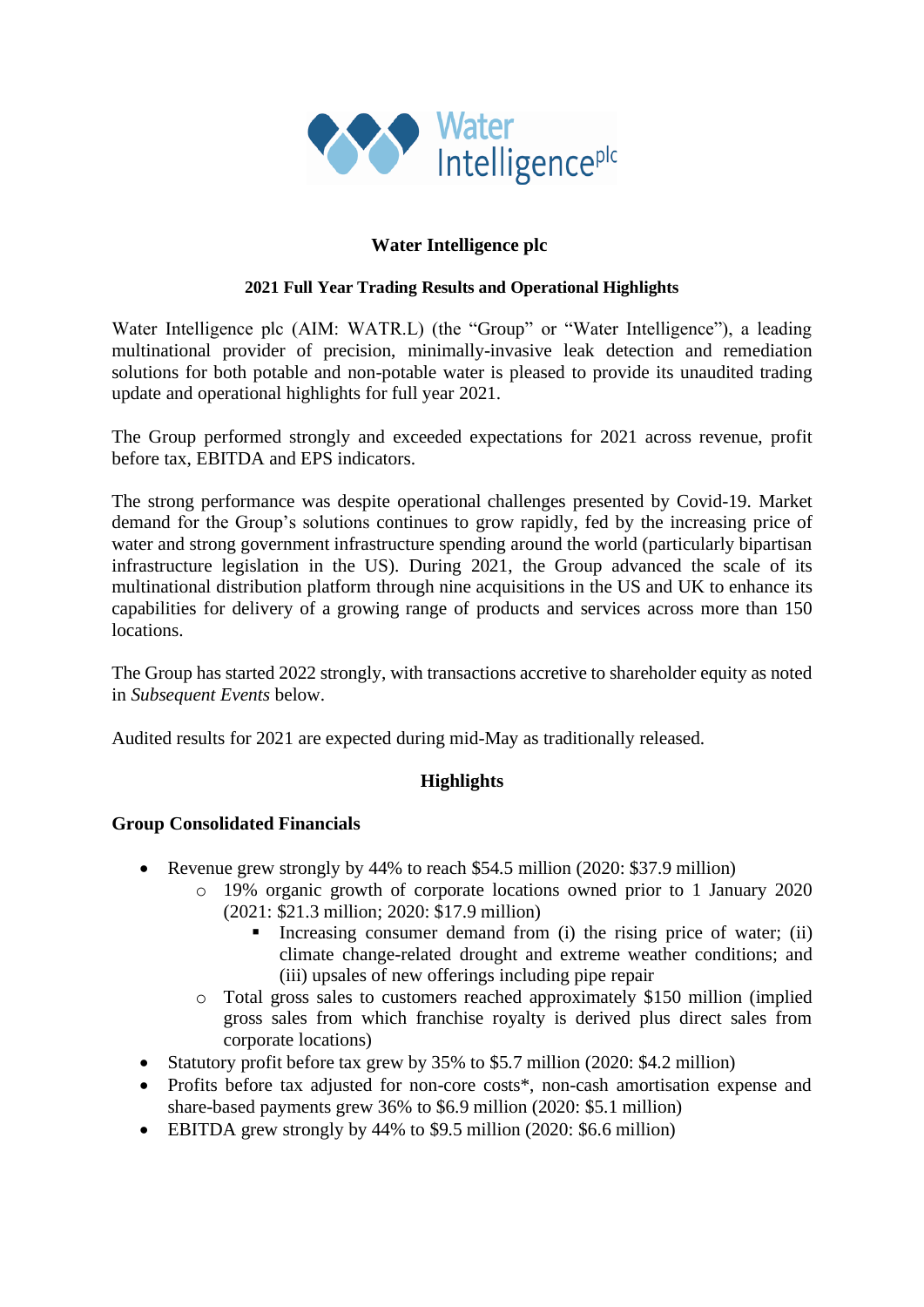- o EBITDA margin was constant despite significant increase in headcount not directly tied to current revenue reflecting investment in senior managers, Salesforce implementation and training for new technicians
- Basic adjusted EPS grew 29% to 30.2 cents (2020: 23.5 cents)
	- o Fully diluted adjusted EPS grew 24% to 27.9 cents (2020: 22.6 cents)
- Balance Sheet strong at 31 December 2021
	- o Cash: \$23.8 million
	- o Statutory Net Cash: \$15.3 million
	- o Debt and Deferred Consideration: \$22.2 million with amortization spread through 2025 (Bank Debt of \$8.5 million; Deferred Consideration from Acquisitions \$13.7 million)
	- o Net Cash (after deducting all debt and deferred consideration through 2025): \$1.6 million

\* Non-core costs include one-time items such as legal expenses on transactions

Operating Unit Financials: American Leak Detection (ALD); Water Intelligence Int'l (WII)

- o ALD revenue grew by 44% to \$48.4 million (2020: \$33.6 million)
	- Strong franchise system-wide growth: Royalty income grew in absolute terms by 2% to \$6.8 million (2020: \$6.7 million), indicating systemwide growth despite significant number of franchise reacquisitions, reducing the pool of royalty income
	- Key insurance business-to-business channel grew 5% to \$8.9 million (2020: \$8.5 million)
	- Corporate-operated sales grew 83% year over year to \$31.9 million (2020: \$17.4 million)
- o WII revenue grew 42% to \$6.1 million (2020: \$4.3 million)

### **Transactions**

- 2021 Corporate Transactions
	- o Bank Debt: Expansion of credit facilities by \$3.2 million in February
	- o Equity: \$26.3 million raised during 2021 through two oversubscribed placings
		- $\blacksquare$  July: \$9.5 million
		- October: \$16.8 million
- 2021 Acquisitions
	- o Franchise Reacquisitions
		- Reno, Nevada (May)
		- $\blacksquare$  Central Florida (May)
		- Las Vegas, Nevada (July)
		- $\blacksquare$  Phoenix, Arizona (July)
		- Jacksonville / Daytona Florida (July)
		- Southern Oregon (December)
	- o Bolt-on Acquisitions
		- IntelliDitch (February) (Open channel lining technology expanding offerings)
		- PlumbRight (May) (Expanded Midwest US solutions)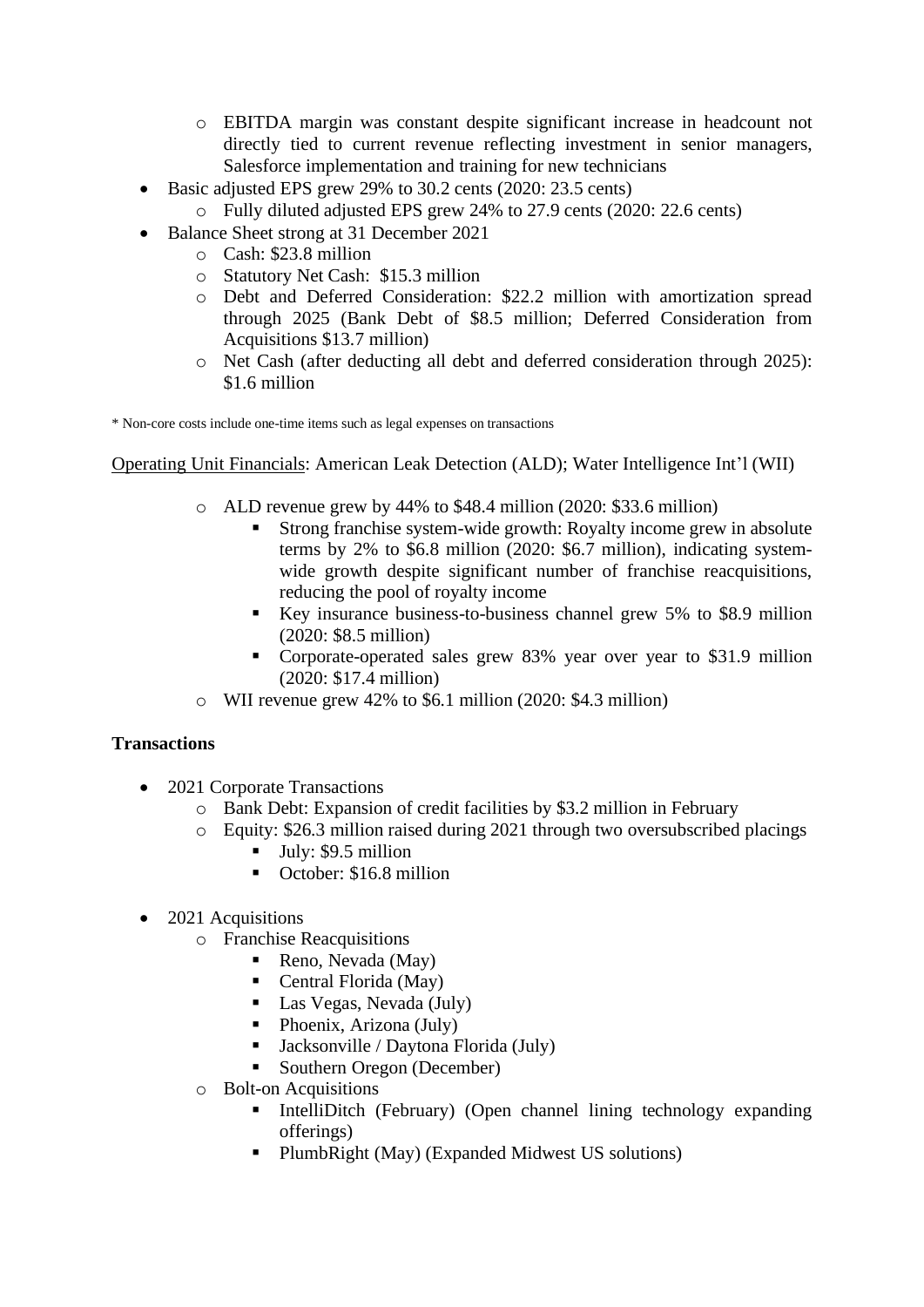- Wat-er-Save Services Limited (November) (Expanded UK Operations)
- Technology Reinvestment to Scale Platform and Grow Offerings
	- o Salesforce CRM to create automated service delivery platform; on-boarding 150+ locations through 2Q 2022
	- o Launch of e-commerce and video display technology via exclusive license from SEEEN plc for water sector (see www.waterintelligence.co.uk)
	- o Commercialization of proprietary sewer diagnostic product in UK during 2021; Introduction in US January 2022
	- o Acquisition of IP for open-channel liner in 1H 2021 and commercialization at World Agriculture Expo in Tulare, California, February 2022

# **Subsequent Events**

January 2022 Transactions

- Reacquisition of Fort Worth, Texas franchise with 2021 performance of \$3.6 million in sales and \$1.2 million in profits
- Sale of franchise territory in North Carolina to existing fast-growing Franchise for \$90,000

Executive Chairman, Dr. Patrick DeSouza provided the following Outlook for 2022:

"2021 was another extraordinary year for all of our stakeholders and we are just getting started on our ambitious journey to create a world-class company. We exceeded expectations of growth, both financially and operationally. We have accelerated our efforts to build a scaleable multinational distribution platform for minimally-invasive water infrastructure products and services.

For 2022, we are expanding our installed base of 150+ locations across the US and in the UK, Canada and Australia and are excited about the prospect of integrating operations through the rollout of our Salesforce Initiative. We will be able to automate operations from sales lead generation to scheduling and delivery to payments and also achieve the highest degree of data security. Coupled with an exciting video technology afforded by our SEEEN investment, we will be able to offer end-to-end solutions: video e-commerce for our insurance, retail and property management partners and efficient delivery of products and services (both ours and 3<sup>rd</sup> parties) for our residential, business and municipal customers.

Global market demand for our solutions is strong and we aim to provide private-sector leadership for the Green Economy with our brand. We appreciate the continued support from our institutional and individual investors during our financing rounds in 2021 and we are excited to have added new institutional partners for the journey ahead. Importantly we also appreciate the support of our banking relationship that has provided complementary financing, improving the returns for our shareholders. We look forward to executing and accelerating our growth plan.

January has started off strongly and 2022 looks to be even more exciting for our stakeholders."